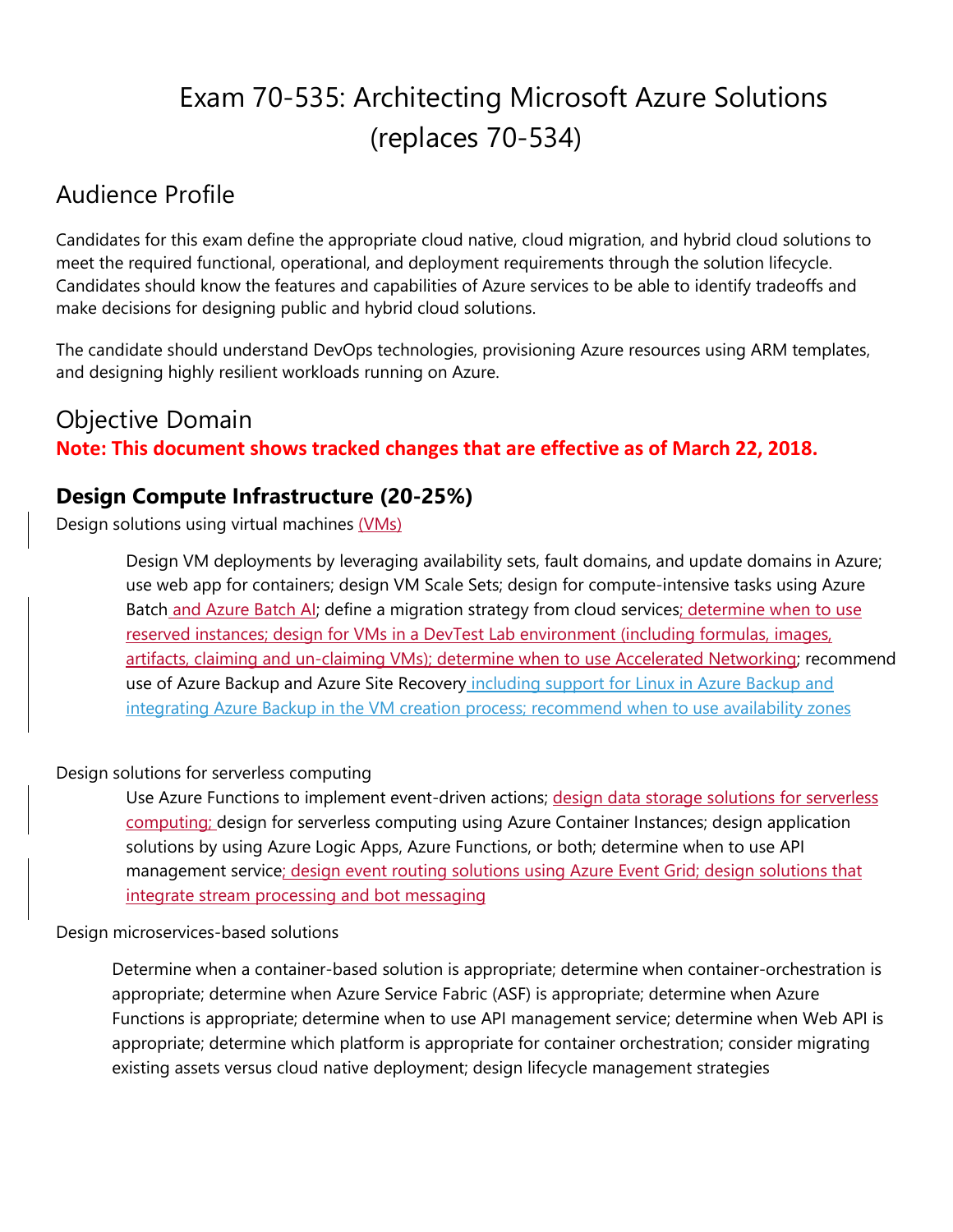#### Design web applications

Design Azure App Service Web Apps; design custom web API; secure Web API; design Web Apps for scalability and performance; design for high availability using Azure Web Apps in multiple regions; determine which App service plan to use; design Web Apps for business continuity; determine when to use Azure App Service Environment (ASE) solated; design for API apps; determine when to use API management service; determine when to use Web Apps on Linux; determine when to use a CDN; determine when to use a cache, including Azure Redis cache

#### Create compute-intensive applications

Design high-performance computing (HPC) and other compute-intensive applications using Azure Services; determine when to use Azure Batch; design stateless components to accommodate scale; design lifecycle strategy for Azure Batch; design solution that implement low priority batching and job task counting

### **Design Data Implementation (15-20%)**

#### Design for Azure Storage solutions

Determine when to use Azure Blob Storage, blob tiers (hot, cool, archive), Azure Files, disks, Azure Data Box, Azure Storage Service Encryption, and Azure StorSimple

#### Design for Azure Data Services

Determine when to use **Azure Data Catalog, Azure Data Factory**, **Azure SQL Data Warehouse**, Azure Data Lake Analytics, Azure Analysis Services, and Azure HDInsight

#### Design for relational database storage

Determine when to use Azure SQL Database and SQL Server Stretch Database; design for scalability and features; determine when to use Azure Database for MySQL and Azure Database for PostgreSQL; design for HA/DR, geo-replication; design a backup and recovery strategy; design optimization strategies for Azure SQL Data Warehouse columnar storage

#### Design for NoSQL storage

Determine when to use Azure Redis Cache, Azure Table Storage, Azure Data Lake, Azure Search, Time Series Insights; design pipelines for managing recurring jobs

#### Design for CosmosDB storage

Determine when to use MongoDB API, Azure Cosmos DB SQLDocumentDB API, Graph API, Azure Tables API; design for cost, performance, data consistency, availability, and business continuity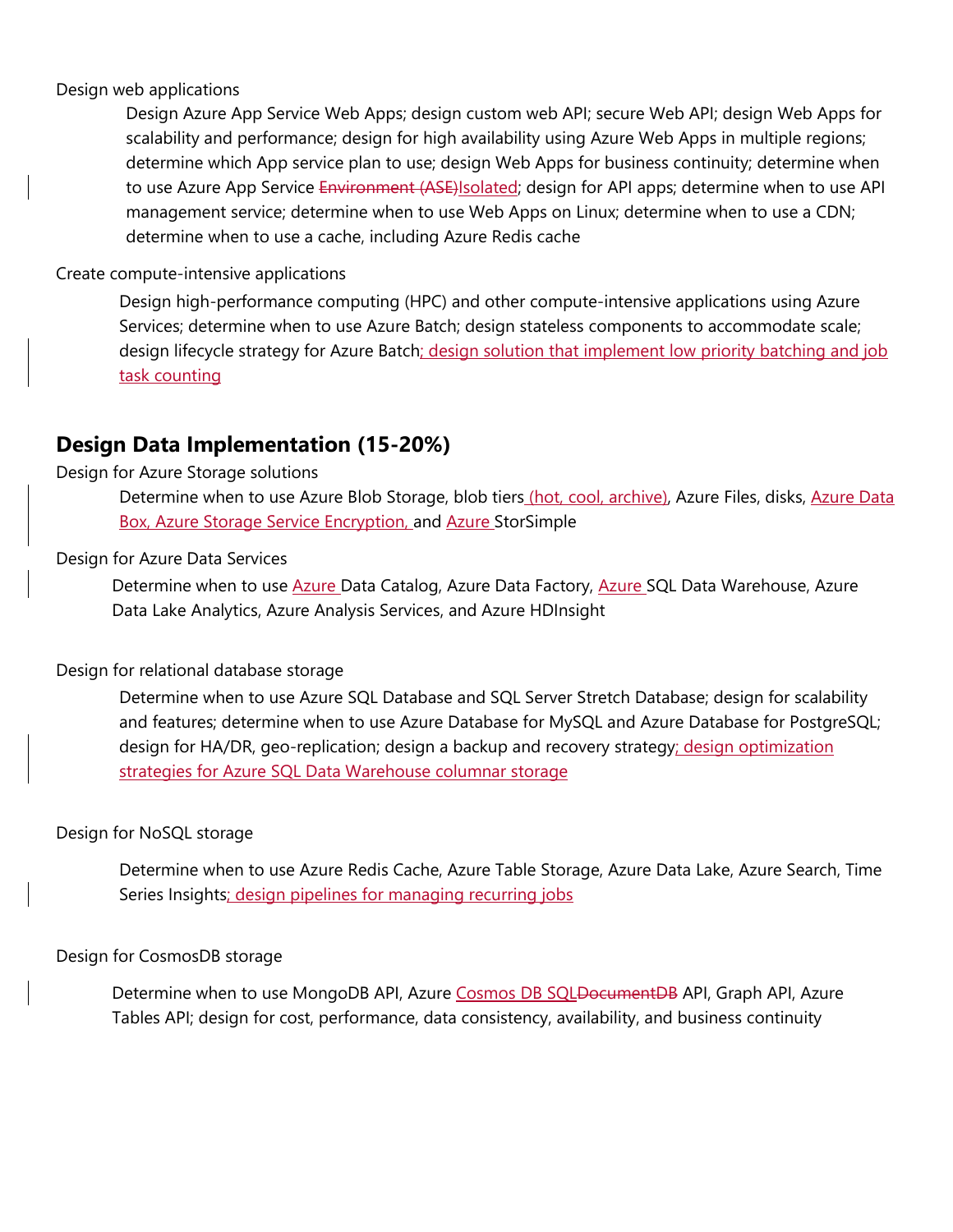# **Design Networking Implementation (15-20%)**

Design Azure virtual networks

Design solutions that use Azure networking services: design for load balancing using Azure Load Balancer and Azure Traffic Manager; define DNS, DHCP, and IP strategies; determine when to use Azure Application Gateway; determine when to use virtual network (VNet) service endpoints; determine when to use multi-node application gateways, Traffic Manager and load balancers

#### Design external connectivity for Azure Virtual Networks

Determine when to use Azure VPN, Azure ExpressRoute and Virtual Network Peering architecture and design; determine when to use User Defined Routes (UDRs); determine when to use VPN gateway siteto-site failover for ExpressRoute; determine when to use the Container Networking Interface (CNI) plugin; design solutions that use Global VNet Peering

#### Design security strategies

Determine when to use network virtual appliances; design a perimeter network (DMZ); determine when to use a Web Application Firewall (WAF), Network Security Group (NSG), and virtual network service tunneling; organize resources by designing solutions that use service tags

#### Design connectivity for hybrid applications

Design connectivity to on-premises data from Azure applications using Azure Relay Service, Azure Data Management Gateway for Data Factory, Azure On-Premises Data Gateway, Hybrid Connections, or Azure Web App's virtual private network (VPN) capability; identify constraints for connectivity with VPN; identify options for joining VMs to domains

# **Design Security and Identity Solutions (20-25%)**

#### Design an identity solution

Design AD Connect synchronization; design federated identities using Active Directory Federation Services (AD FS); design solutions for Multi-Factor Authentication (MFA); design an architecture using Active Directory on-premises and Azure Active Directory (AAD); determine when to use Azure AD Domain Services; design security for Mobile Apps using AAD

#### Secure resources by using identity providers

Design solutions that use external or consumer identity providers such as Microsoft account, Facebook, Google, and Yahoo; determine when to use Azure AD B2C and Azure AD B2B; design mobile apps using AAD B2C or AAD B2B

#### Design a data security solution

Design data security solutions for Azure services; determine when to use Azure Storage encryption, Azure Disk Encryption, Azure SQL Database security capabilities, and Azure Key Vault; design for protecting secrets in ARM templates using Azure Key Vault; design for protecting application secrets using Azure Key Vault; design a solution for managing certificates using Azure Key Vault; design solutions that use Azure AD Managed Service Identity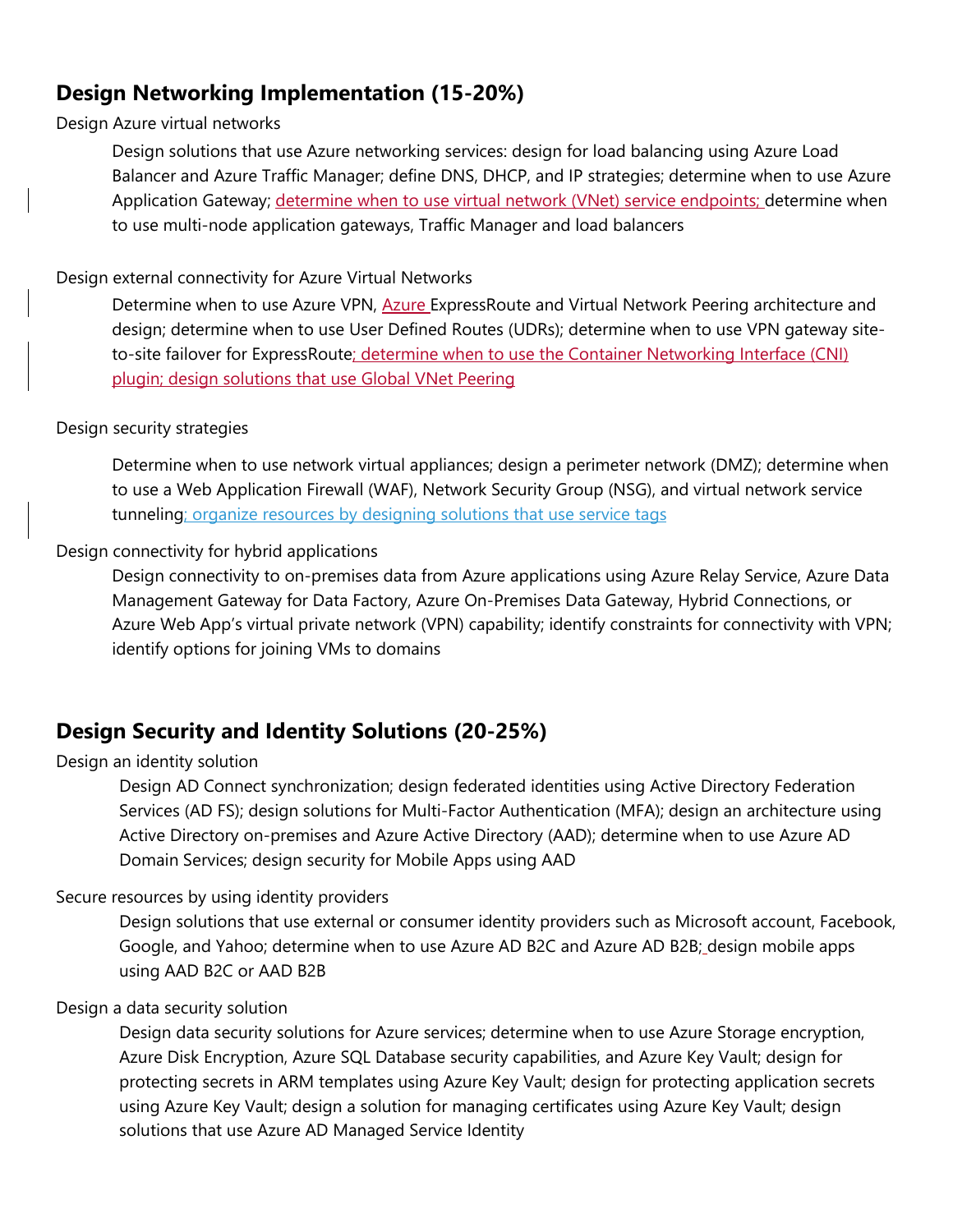Design a mechanism of governance and policies for administering Azure resources

Determine when to use Azure RBAC standard roles and custom roles; define an Azure RBAC strategy; determine when to use Azure resource policies; determine when to use Azure AD Privileged Identity Management; design solutions that use Azure AD Managed Service Identity; determine when to use HSM-backed keys

Manage security risks by using an appropriate security solution

Identify, assess, and mitigate security risks by using Azure Security Center, Operations Management Suite Security and Audit solutions, and other services; determine when to use Azure AD Identity Protection; determine when to use Advanced Threat Detection; determine an appropriate endpoint protection strategy

## **Design Solutions by using Platform Services (10-15%)**

#### Design for Artificial Intelligence Services

Determine when to use the appropriate Cognitive Services, Azure Bot Service, Azure Machine Learning, and other categories that fall under cognitive AI

#### Design for IoT

Determine when to use Azure Stream Analytics, Azure IoT Hubs, Azure Event Hubs, real-time analytics, Azure Time Series Insights, Azure IoT Edge, Azure Notification Hubs, Event Grid, and other categories services that fall under IoT

#### Design messaging solution architectures

Design a messaging architecture; determine when to use Azure Storage Queues, Azure Service Bus, Azure Event Hubs, Azure Event Grid, Azure Relay, Azure Functions, and Azure Logic Apps; design a push notification strategy for Mobile Apps; design for performance and scale

Design for media service solutions

Define solutions using Azure Media Services, video indexer, video API, computer vision API, preview, and other media related services; design solutions that use file-based encoding or Azure Media **Analytics** 

### **Design for Operations (10-15%)**

#### Design an application monitoring and alerting strategy

Determine the appropriate Microsoft products and services for monitoring applications on Azure; define solutions for analyzing logs and enabling alerts using Azure Log Analytics; define solutions for analyzing performance metrics and enabling alerts using Azure Monitor; define a solution for monitoring applications and enabling alerts using Application Insights

#### Design a platform monitoring and alerting strategy

Determine the appropriate Microsoft products and services for monitoring Azure platform solutions; define a monitoring solution using Azure Health, Azure Advisor, and Activity Log; define a monitoring